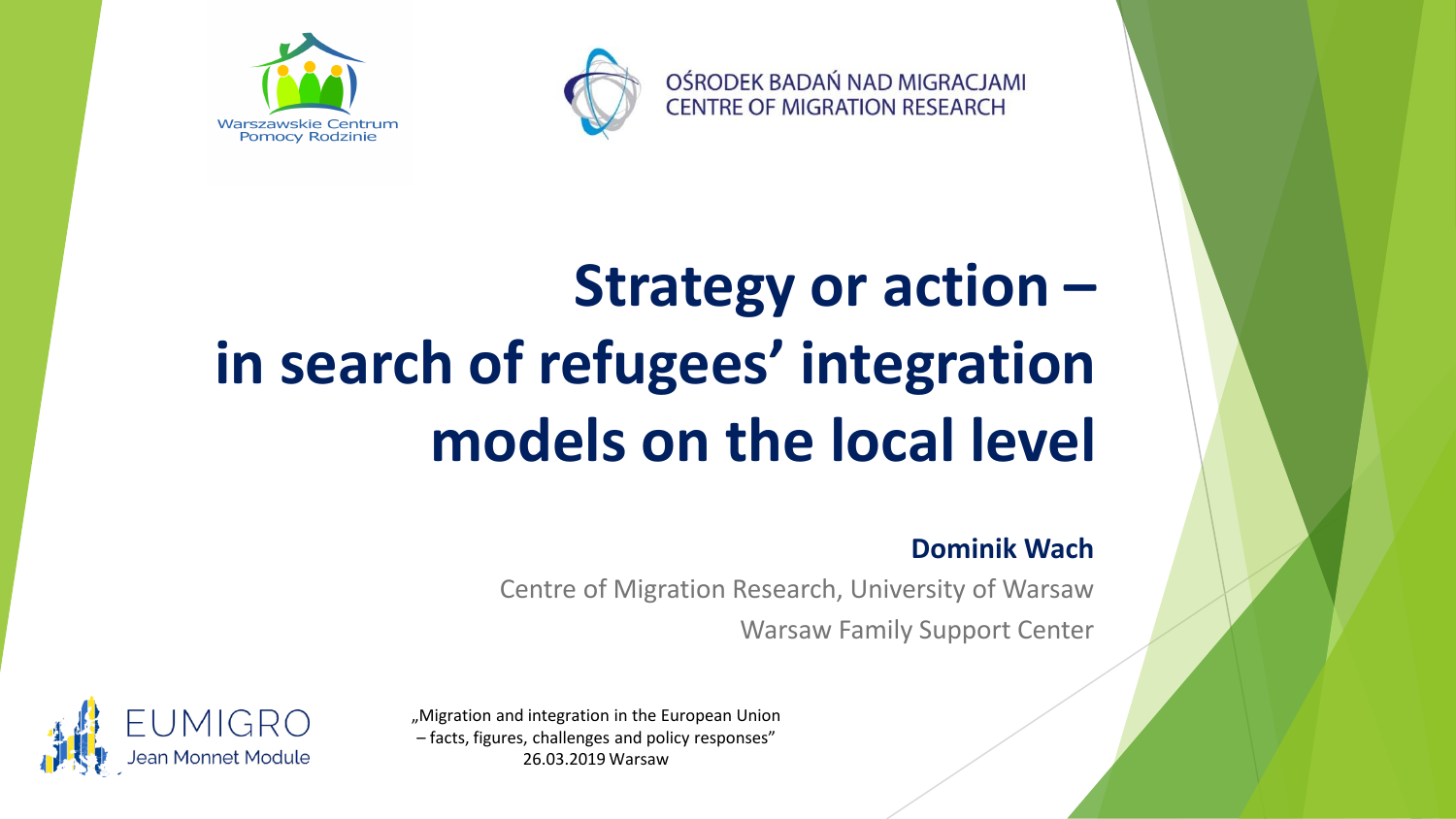#### **Research questions:**

- Can attempts of Polish cities be described as a comprehensive and conscious integration policy at the local level or a mere collection of loosely connected *ad hoc* measures?
- What are the main drivers influencing local activities supporting integration of refugees?
- How these activities differ in given cities and why?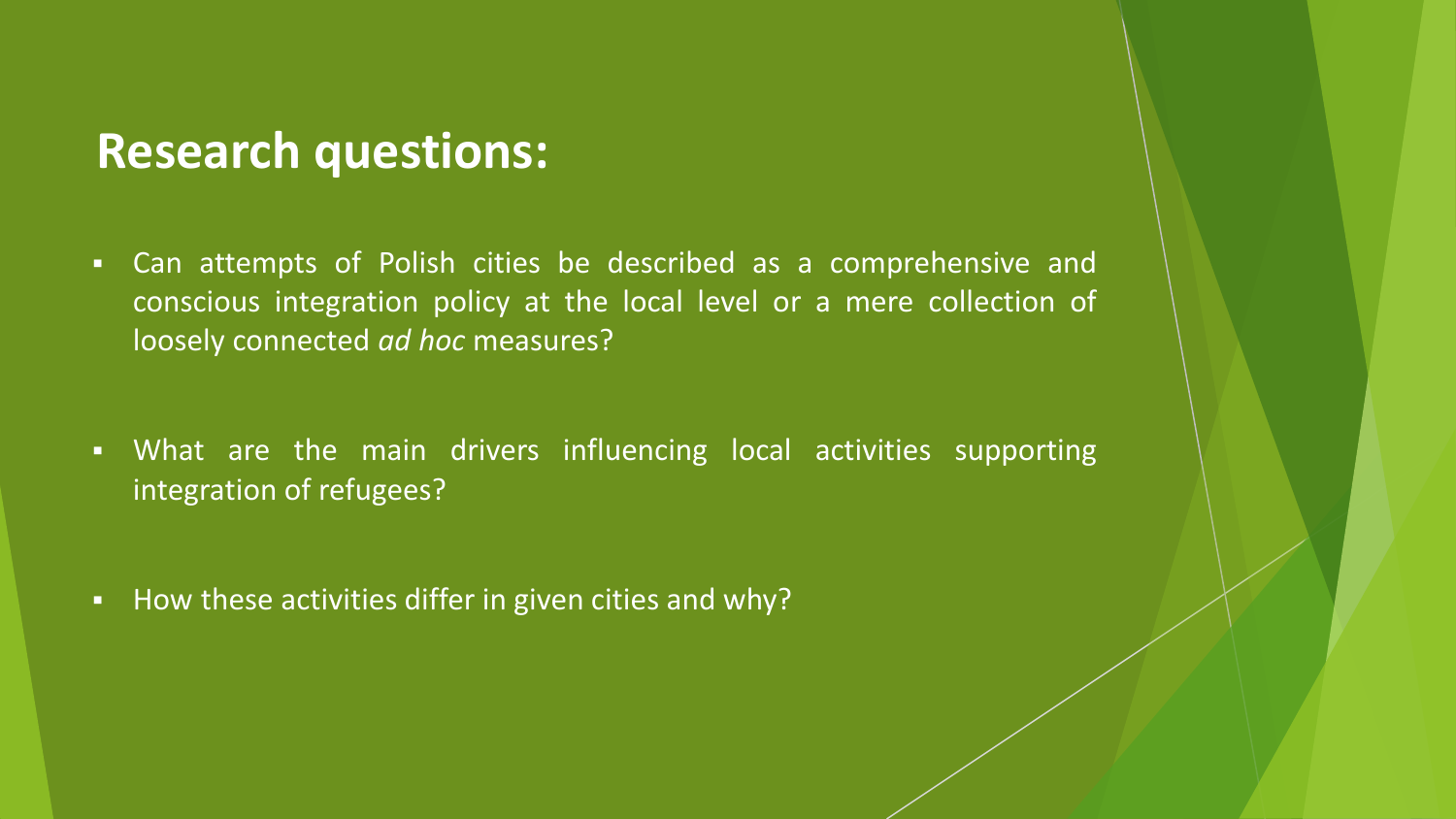## **Individual Integration Programs**

- Dedicated to refugee status and subsidiary protection holders
- **•** Duration of IIP is only 12 months
	- **EXECT:** Financial support for living and payment of Polish language courses
	- Health insurance
	- **•** Polish language courses
	- Social assistance and specialized assistance (legal, psychological etc.)

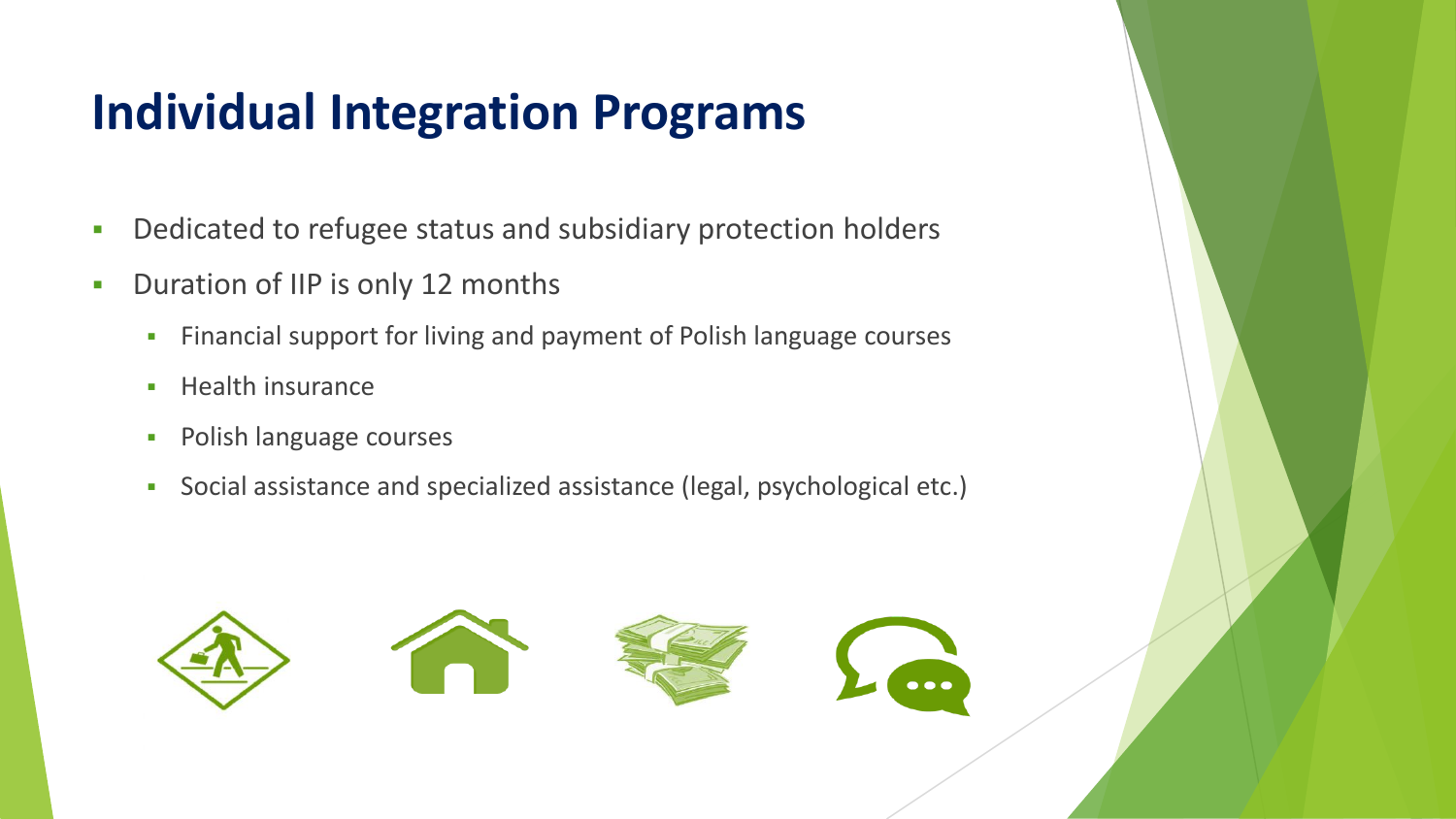#### **2000-2017 – 5.856 Integration Programs**

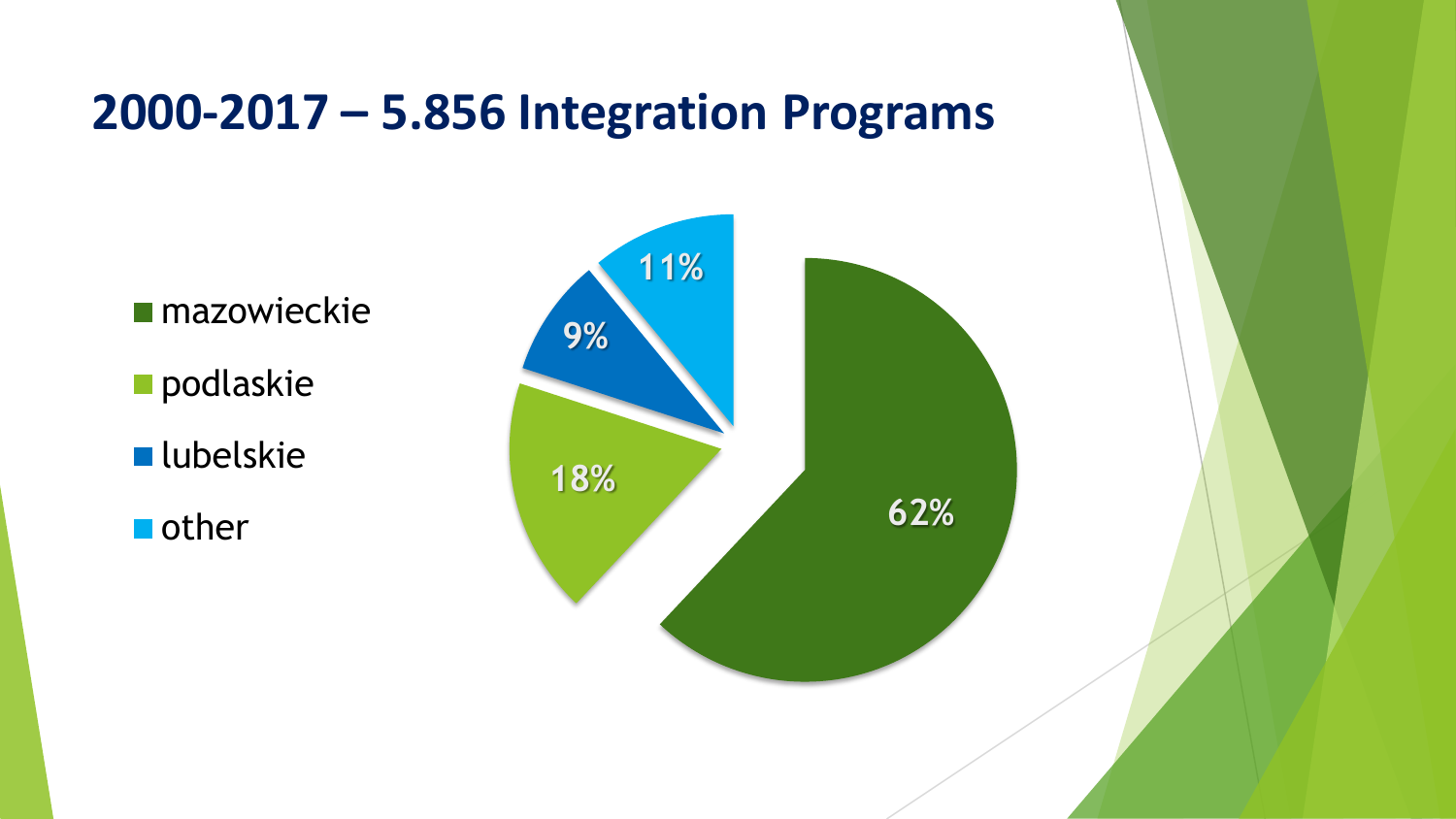

**CITY** OF WARSAW

- The capital and the largest city in Poland
- Population 1.7 mln (city)  $/$  3.1 mln (metro)
- 9th biggest city in the EU
- Almost 26.000 foreigners registered in the city  $(1,48 \times \text{of all inhabitants})$ <sup>1</sup>
- Biggest hub of NGOs supporting foreigners in Poland
- Available estimates show that approximately 150.000-170.000 foreigners most likely inhabitat the city (8-10% of all inhabitants)

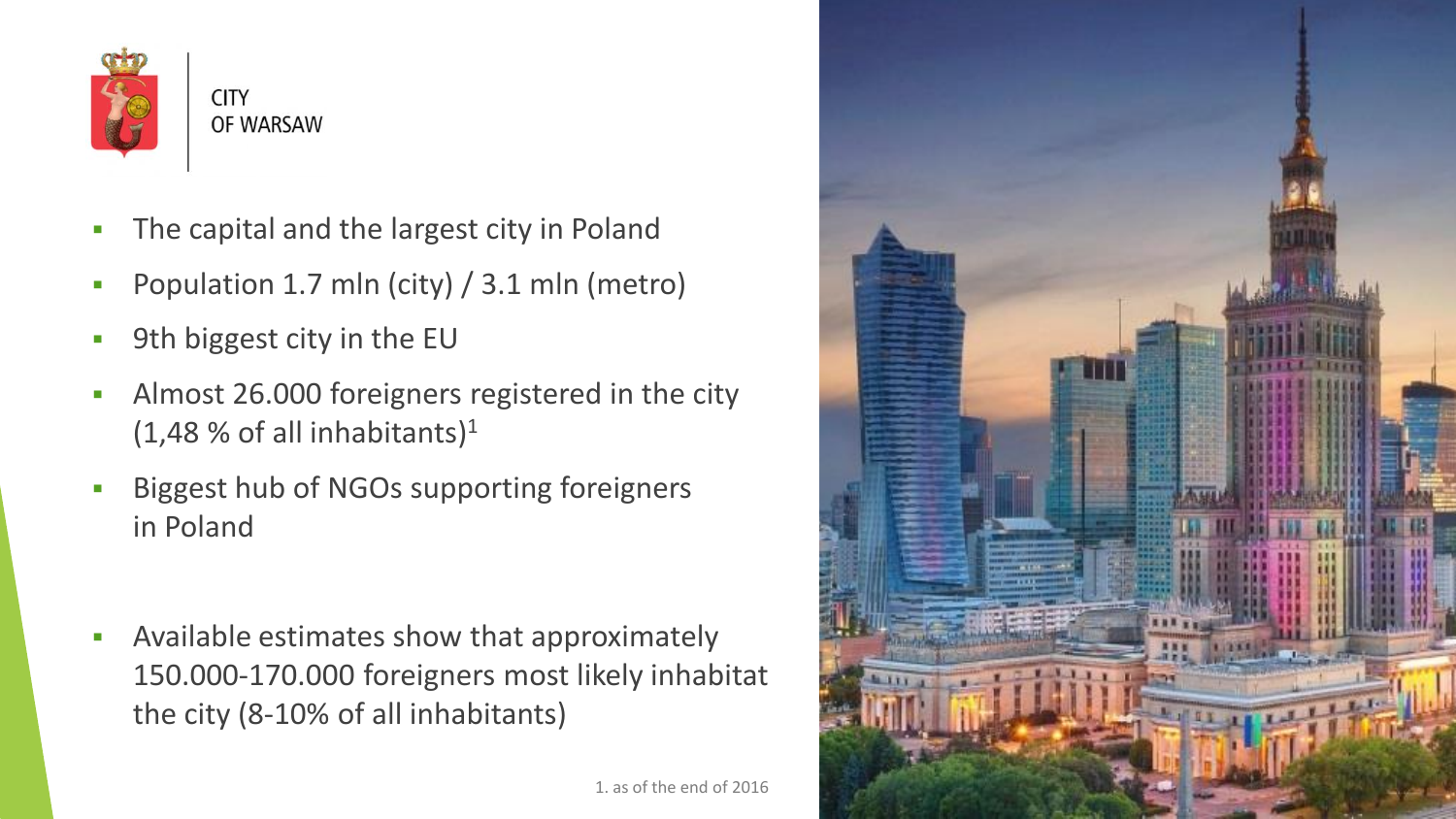## **Warsaw Family Support Center**

- **•** Housing support:
	- **•** Social flats provided in
	- $-2002 2018 -$
	-
	- $\blacksquare$  Since 2011  $\blacksquare$
- **Aditional Projects** 
	- language co
	- migrants



• Special cour Warszawskie Centrum g and labour market etc.), works **Pomocy Rodzinie** i courses, foreign

■ 2008-2018 – cofounded from EU Funds (e.g. AMIF, ESF) – over 800 forced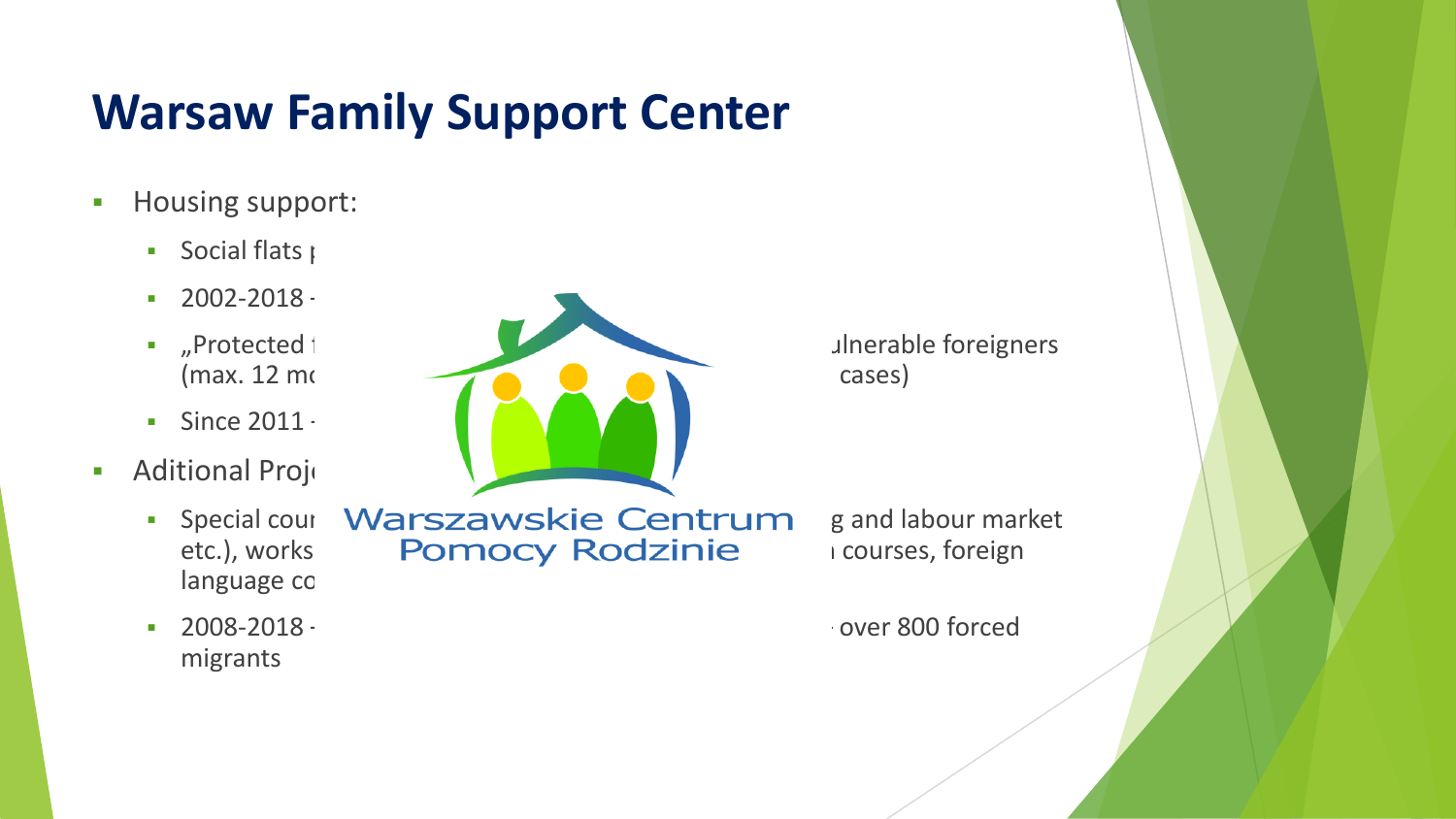**Warsaw test project of integration of foreigners with regard to the needs of the labor market "WITEK" (2017-2019)**

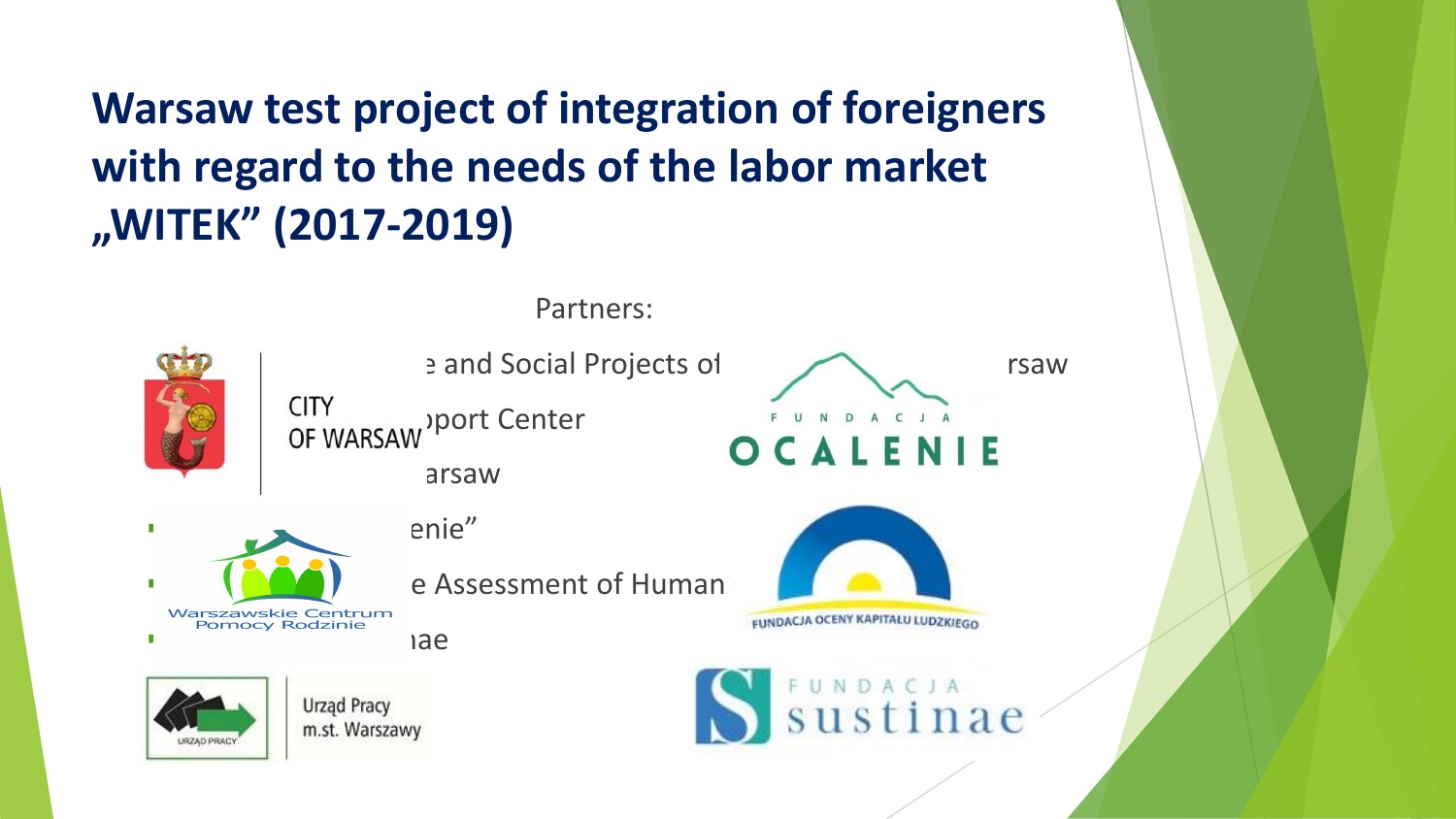#### **Warsaw test project of integration of foreigners with regard to the needs of the labor market "WITEK" (2017-2019)**

- Participants: 10 foreigners with refugee status or subsidiary protection
- Actions:
	- Socio-economic diagnosis
	- Housing support (free of charge)
	- **•** Intensive Polish language courses
	- Vocational trainings and labour market assistance
	- Fast track integration to the labour market in Warsaw from first time job to the long term occupation
	- Social and specialised support
	- Local society integration assistance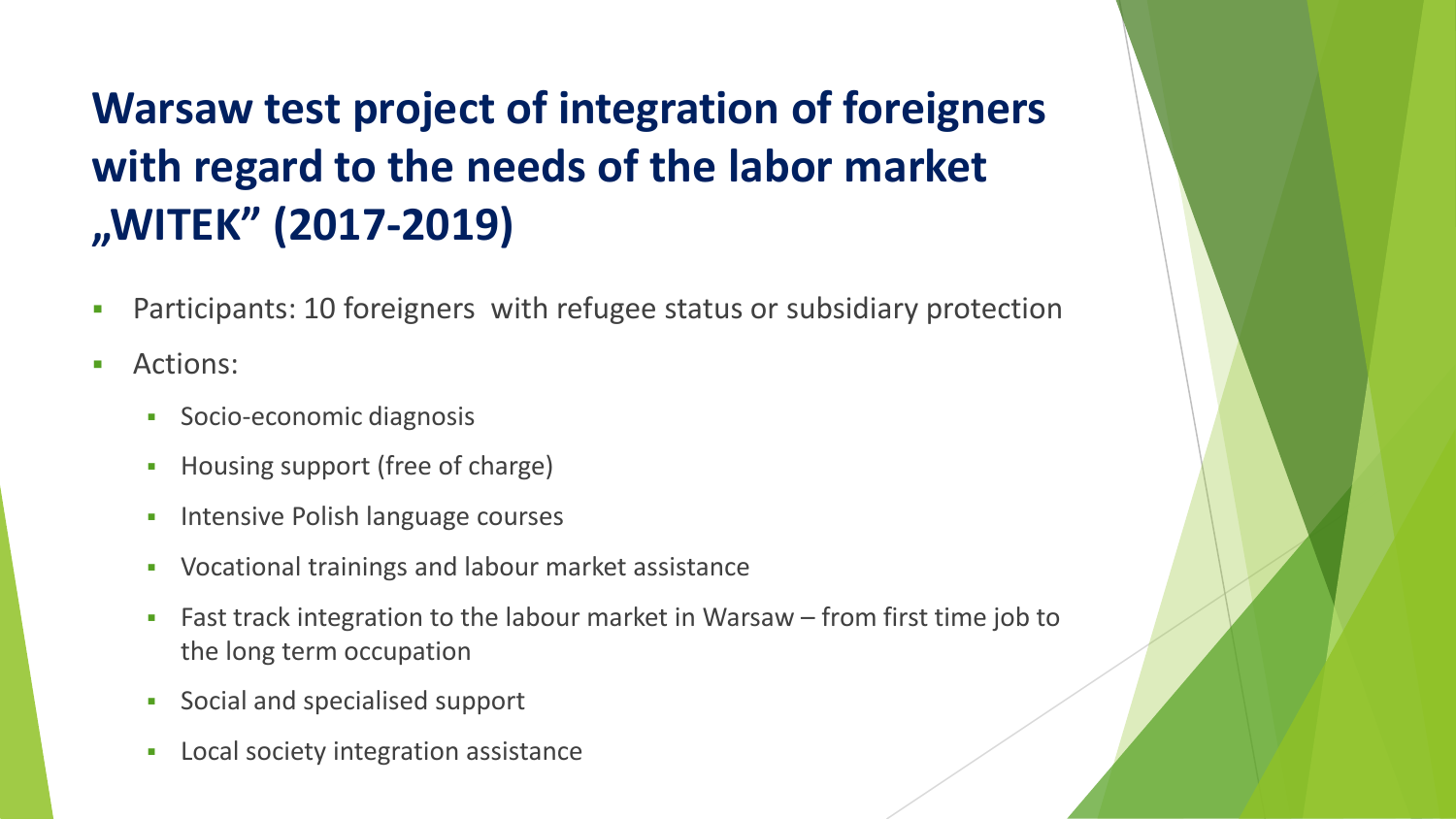#### **Specialist counseling for foreigners living in Warsaw 2019-2021**

g and workshops

support

 $\mathbf{TC} \mathbf{E}$  Fundacja Inicjatyw institution between  $\mathbf{E}$  Family Support  $\mathbf{E}$ JE'

 $F_{\rm eff}$  Financing: City of Warsaw budgets budgets budgets budgets budgets budgets budgets budgets budgets budgets budgets budgets budgets budgets budgets budgets budgets budgets budgets budgets budgets budgets budgets bu

foreigners living in Warsaw, in  $\bullet$ integration process

- **•** Legal counseling
- **•** Information points

 $\bullet$   $\bullet$   $\bullet$   $\bullet$   $\bullet$ 

- **•** Polish language courses
- Psychological counseling

**Prawnej** Intervention<br>
Ind Conduct specialist counseling for<br> **O** Qugees, and support them in the

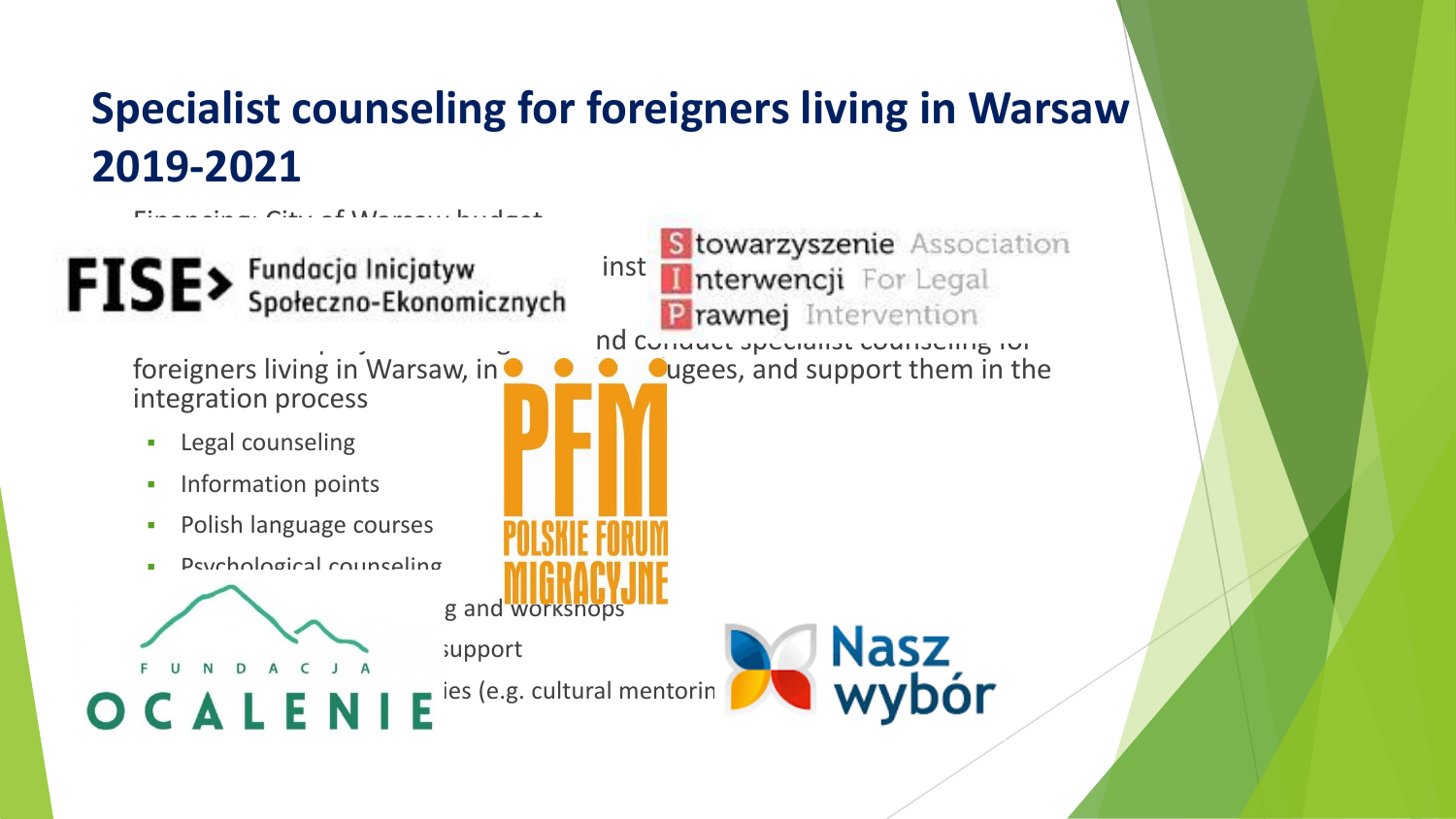### **Multicultural Center**

- Established and supported by the city hall, but run by non-government organizations
- Public space for individuals and groups from various cultures and communities, where they could feel at home and conduct intercultural dialogue.
- **•** The aim is to promote an image of an open and multicultural Warsaw, friendly for foreigners
- **•** Services:
	- Info-point
	- **·** Integration activities
	- **·** Incubator for initiatives
	- **•** Education
	- **•** Space and venues

# centrum wielokulturowe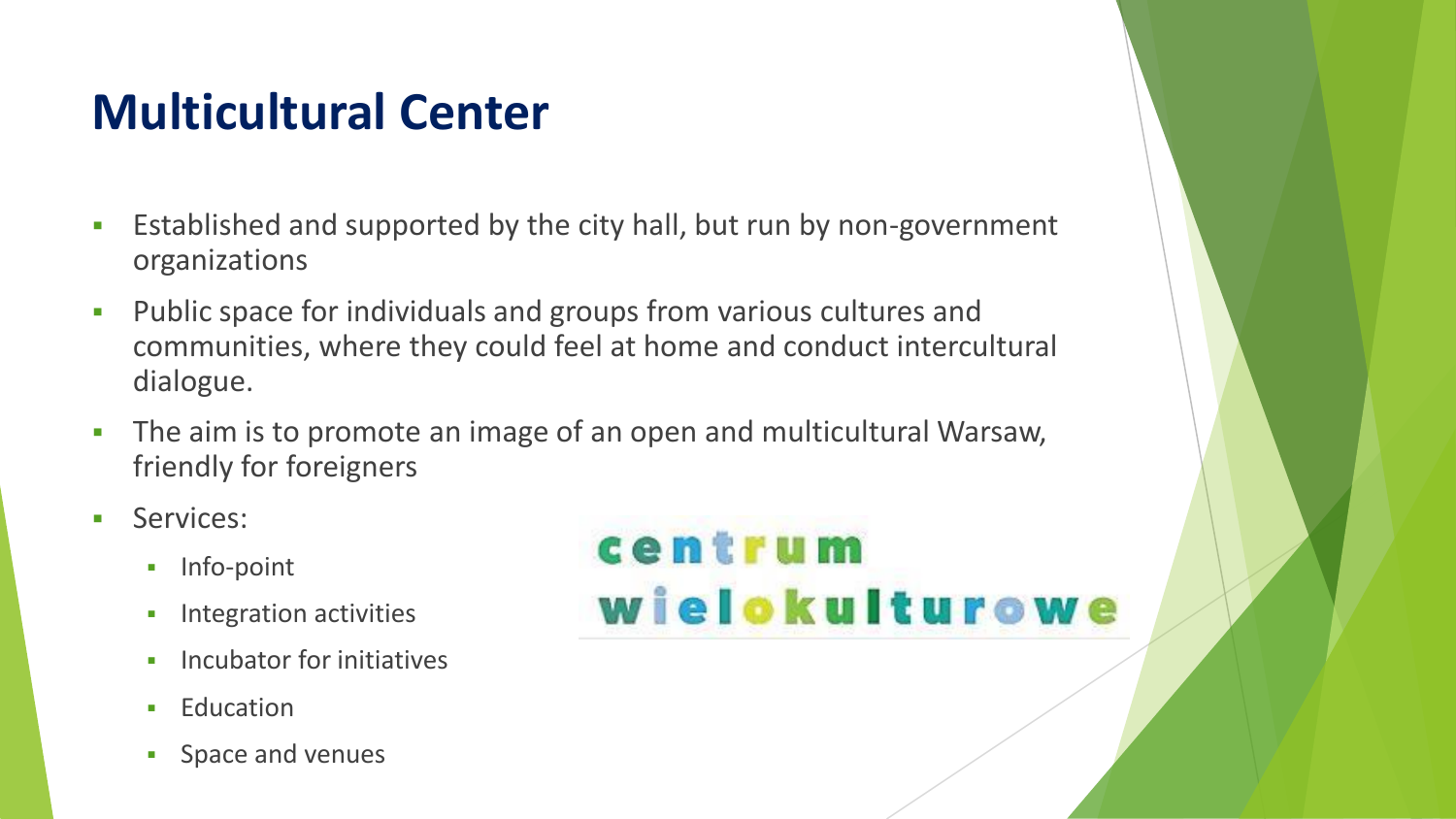

- **The largest city in Northern Poland**
- Population 464.000 (city) / 900.000 (metro)
- **•** 6th biggest city in Poland
- **EXECUTE:** Almost 4.000 foreigners registered in the city (less than 1% of all inhabitants)
- Available estimates show that up to 20.000 foreigners most likely inhabitat the city (4-5% of all inhabitants)

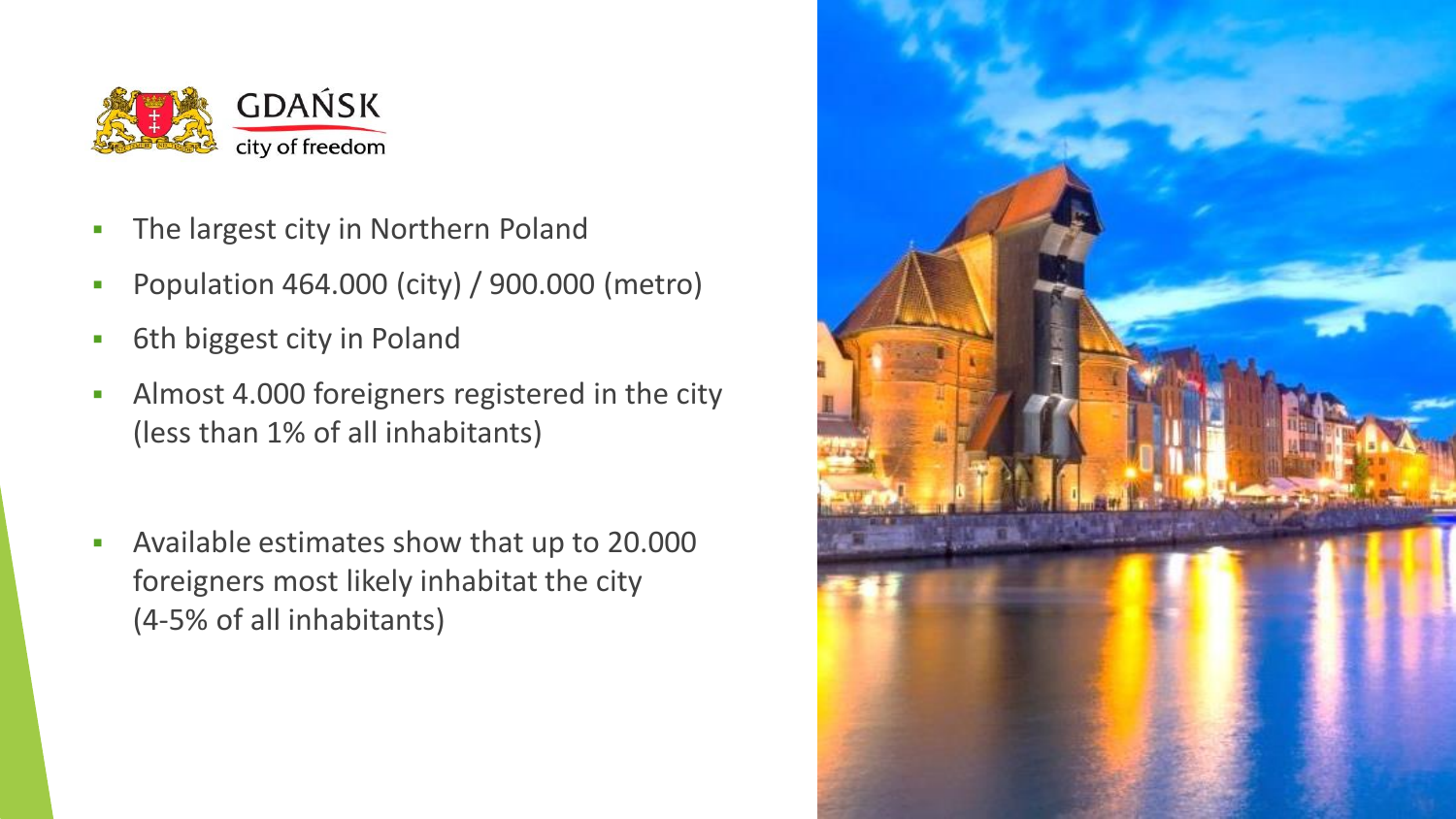# **Migrant Integration Model**



- **•** Participati
- **Exercise E** Fields of a
	- **■** Educati
	- $\blacksquare$  Local society
	- Culture
	- **■** Violenc
	- **•** Health
	- $\blacksquare$  Labour
	- **■** Social s
	- **•** Housing
- 

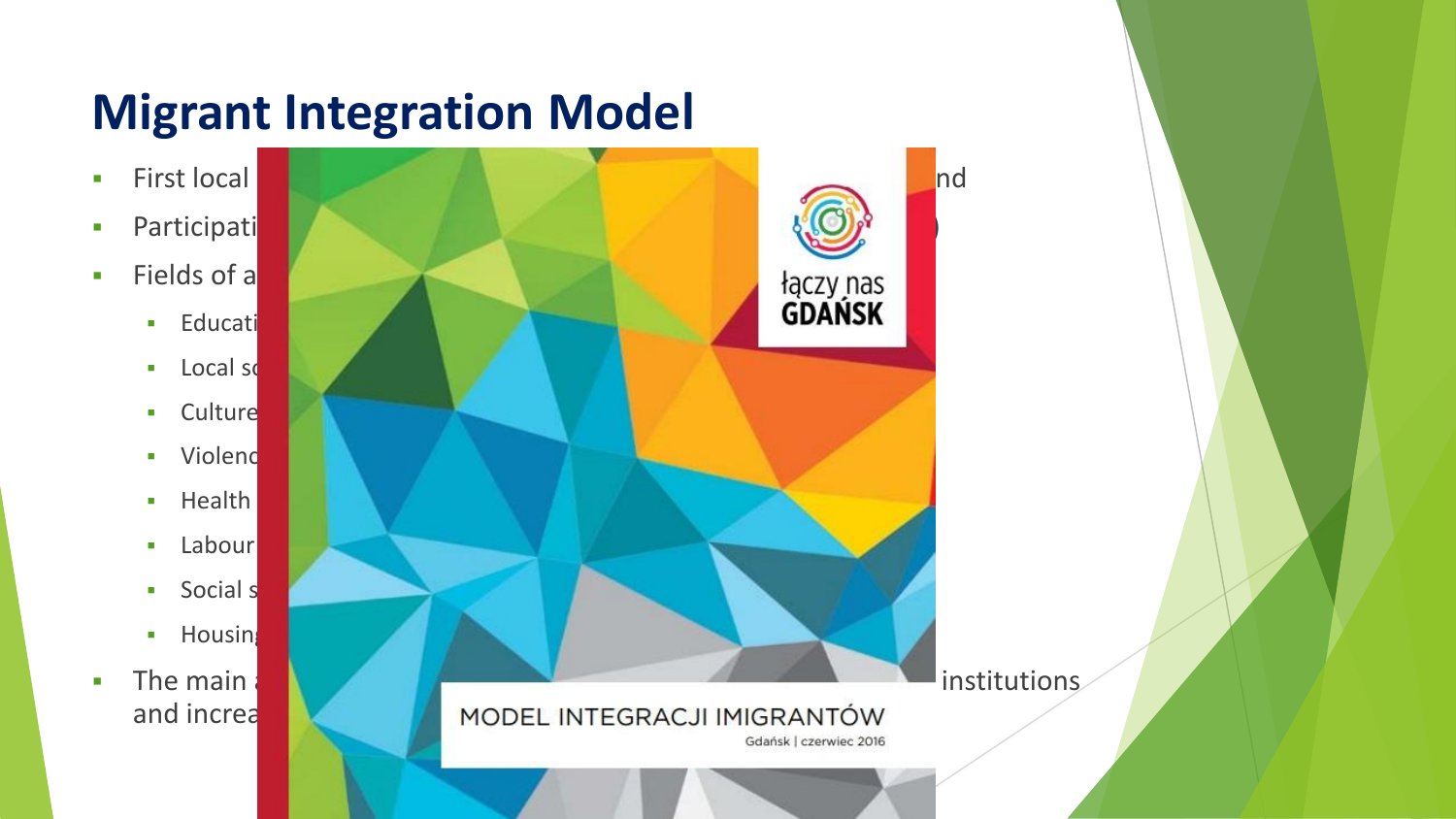# **Support Center for Immigrants**

- Cooperation with local institutions
- Services:
	- **•** Legal counseling
	- **·** Information point
	- **•** Polish language courses
	- **Example 1** Labour market counseling
	- **•** Social counseling
- Projects are directed to all foreigners, not only refugees

CENTRUM WSPARCIA IMIGRANTÓW **I IMIGRANTEK**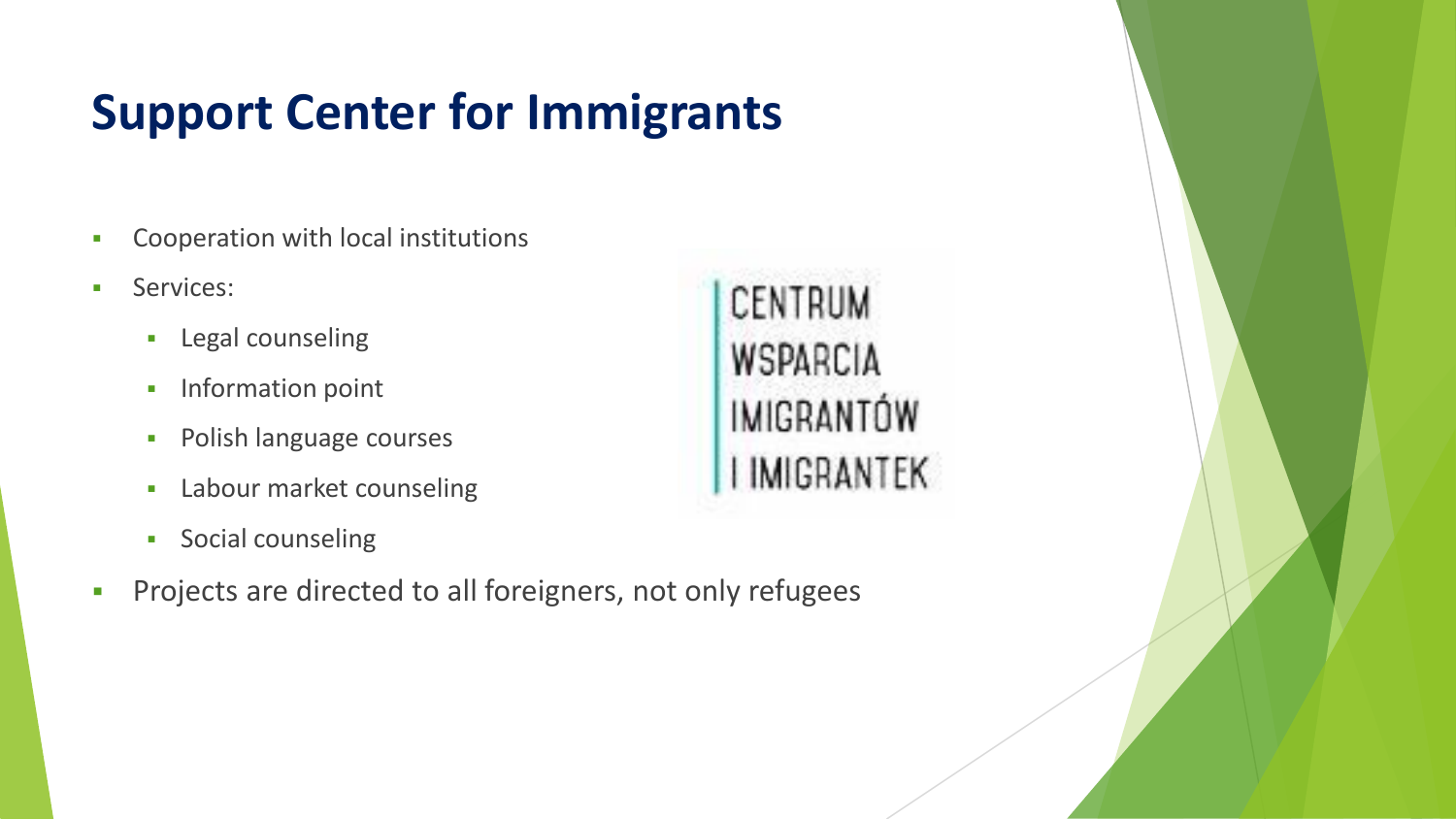#### Wrocław the meeting pLACE

- The capital and the largest city in Lover Silesia Province
- Population  $635.000$  (city) / 1 mln (metro)
- 4th biggest city in Poland
- Almost 8.700 foreigners registered in the city (1 % of all inhabitants)
- Approximately 40% of all foreigners in the city are from EU countries and 10% are students
- Available estimates show that approximately 30.000-45.000 foreigners most likely inhabitat the city (5-7% of all inhabitants)

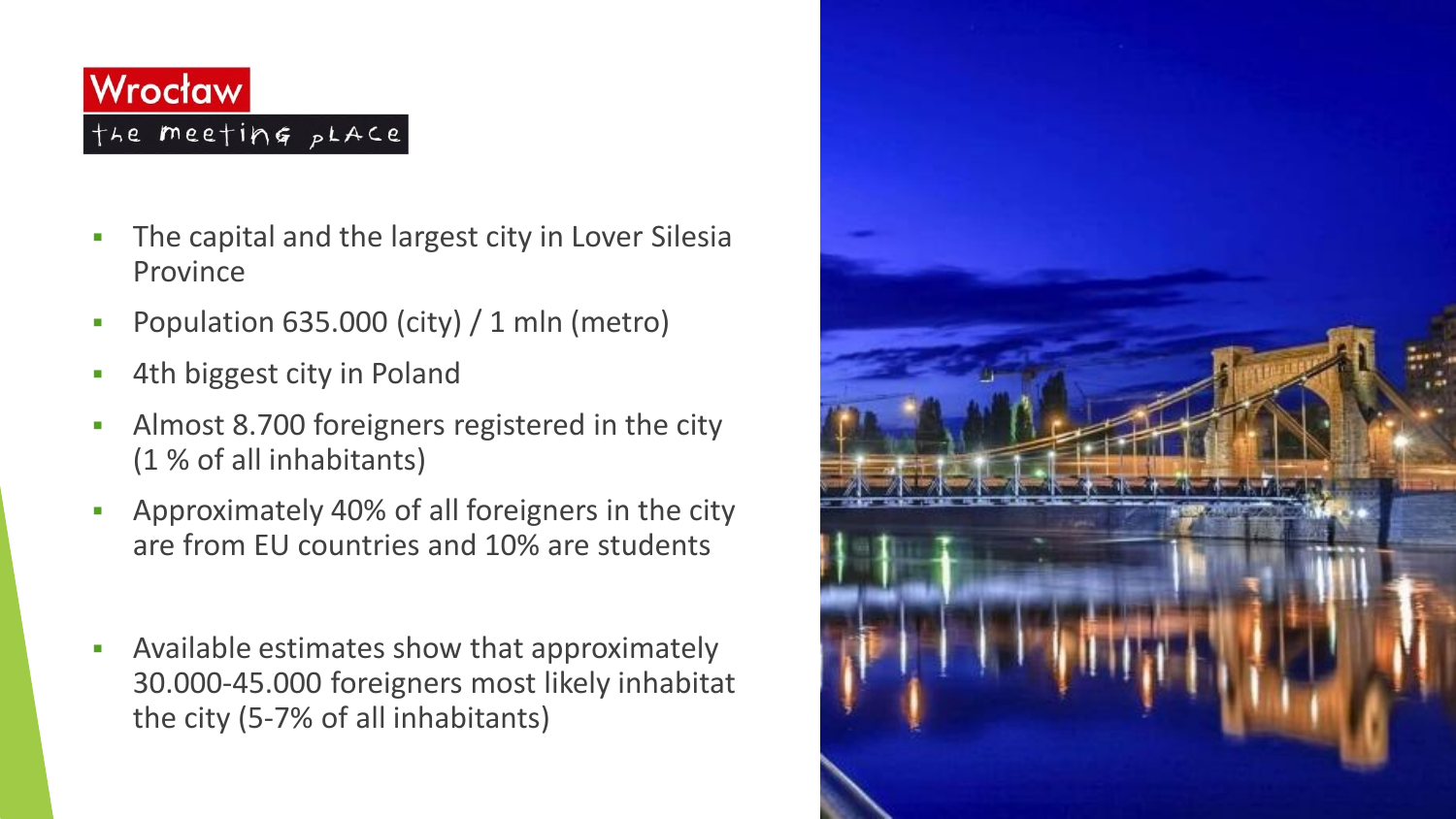# **Wrocław strategy for intercultural dialogue 2018-2022**

▪ Participation model, various stakeholders (institutions, NGOs, business etc.) **SKA.** 

**NEKA ST** 

**ERIMIZOSIN Nº** 

**•** Promotion of multiculturalism and common upderstanding

င္မ π ⋚

- Fields of action:
	- **Education**
	- **·** Integration
	- **•** Security
	- Cooperation and comunication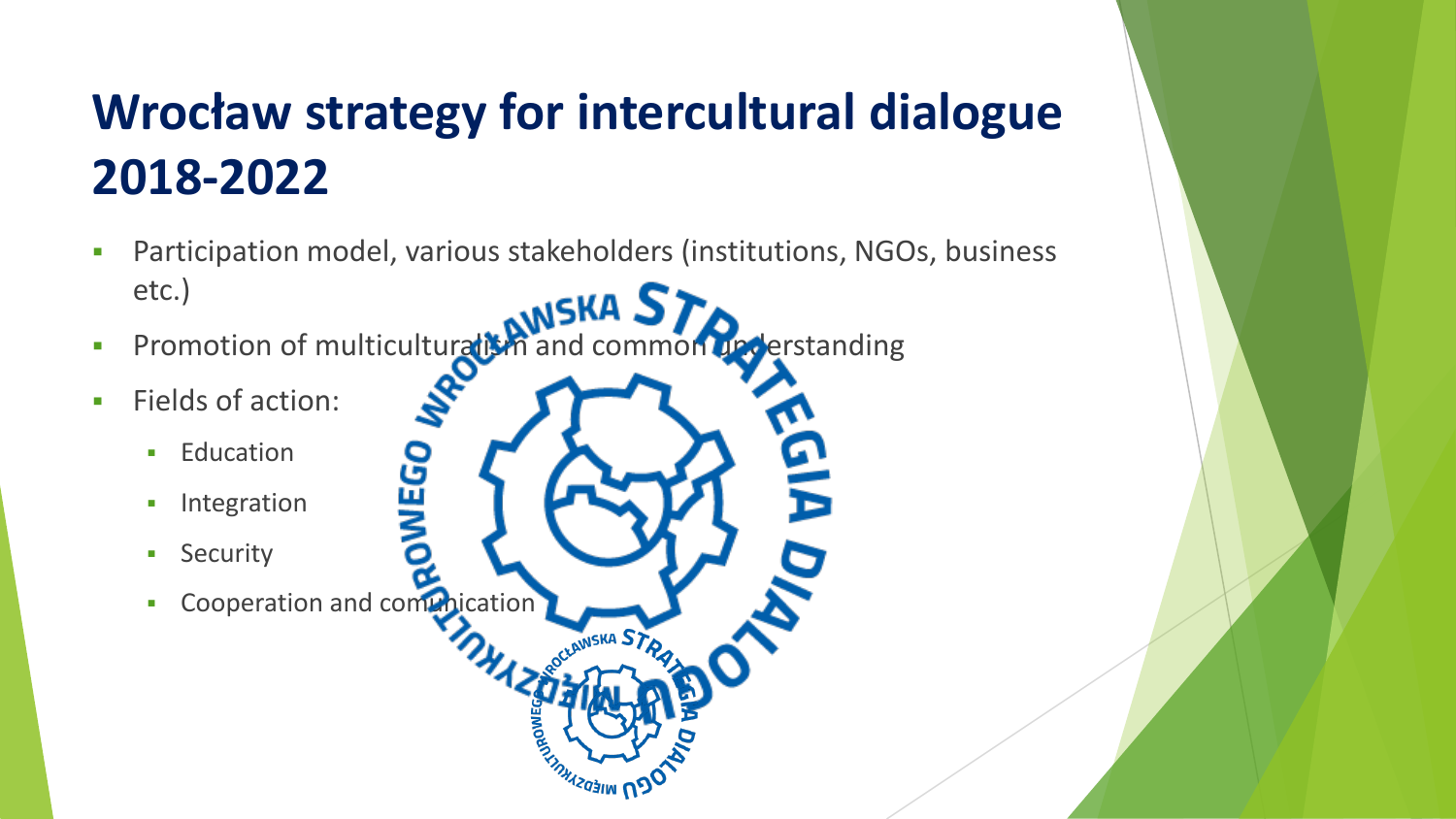# **Wrocław strategy for intercultural dialogue 2018-2022**

- INTEGRATION 10 operational goals / 50 actions
	- Conducting trainings and adaptation meetings concerning, among others: residency legalization, security, health, communication, Polish culture etc.
	- Support for legal and civic counseling for foreigners, in particular in Ukrainian and English
	- Supporting and developing socio-integrative forms of learning Polish
	- **Preparation of materials and tools supporting communication processes**
	- Raising intercultural competence among public service employees
	- **•** Implementation of support programs for refugees, in accordance with applicable laws legal acts, including the implementation of Individual Integration Programs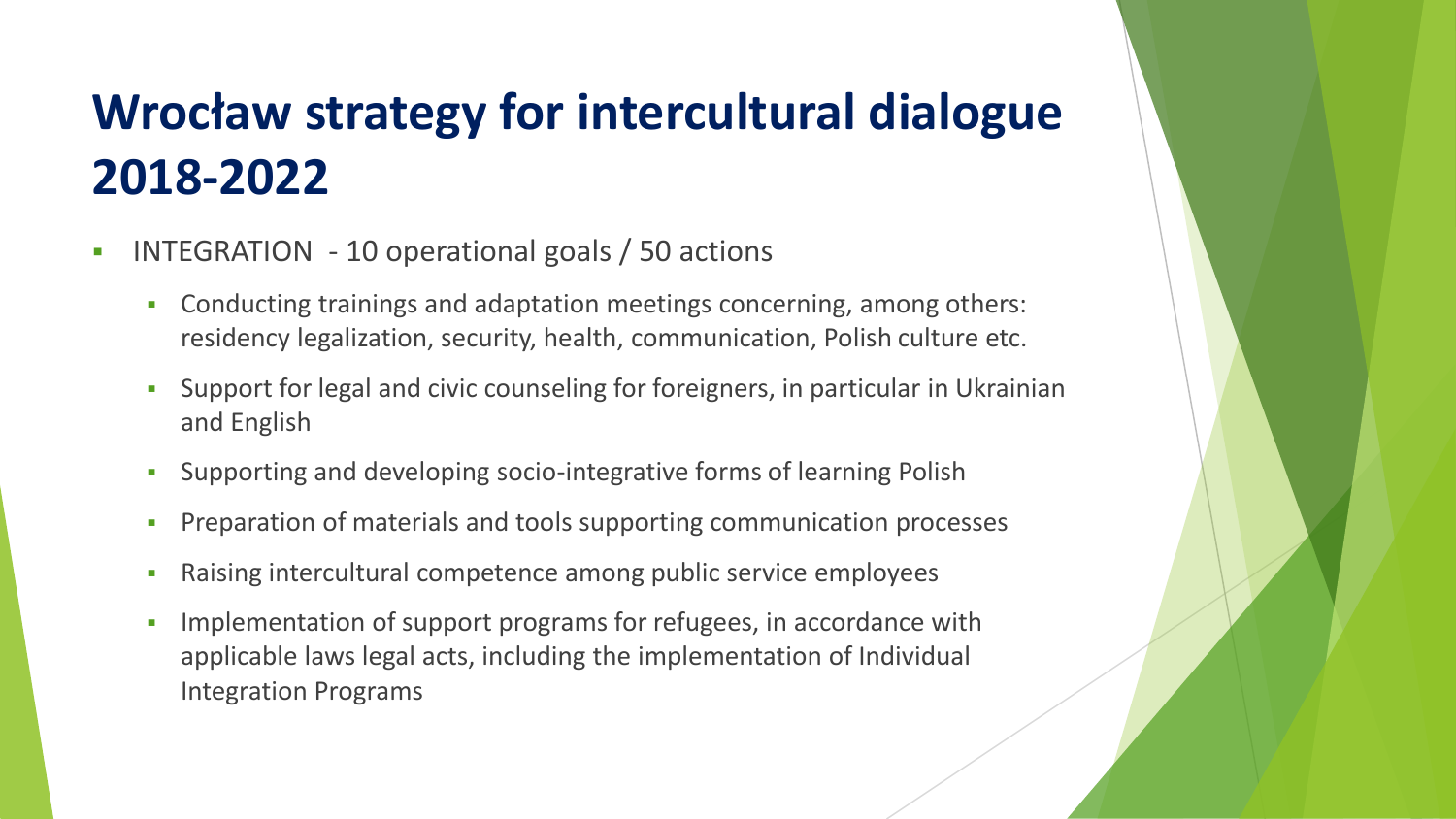# **Wrocław na językach świata Wrocław on tongues of the world**

**An innovative way to learn Polish language during group or one on one** meetings in the public space of the public space of the public space of the public space of the public space o <u>▪ Politik volunteers can meet for the can meet foreigners living in the city and talk with the city and talk with the city and talk with the city and talk with the city and talk with the city and talk with the city and </u> about the Project News Volunteer Student Sign up Where we teach Partners Contact  $\bullet$  Better understanding of the foreign neighbours, the foreign neighbours, their culture and way of  $\circ$ living **E Example 2** Free classes of Polish language for foreigners<br>Sign up now and become our Volunteer or Student!  $-$  Cooperation between municipality and municipality and municipality and municipality and  $\sim$ libraries, bookstores, NGOs, restaurants or cafes where meetings can take place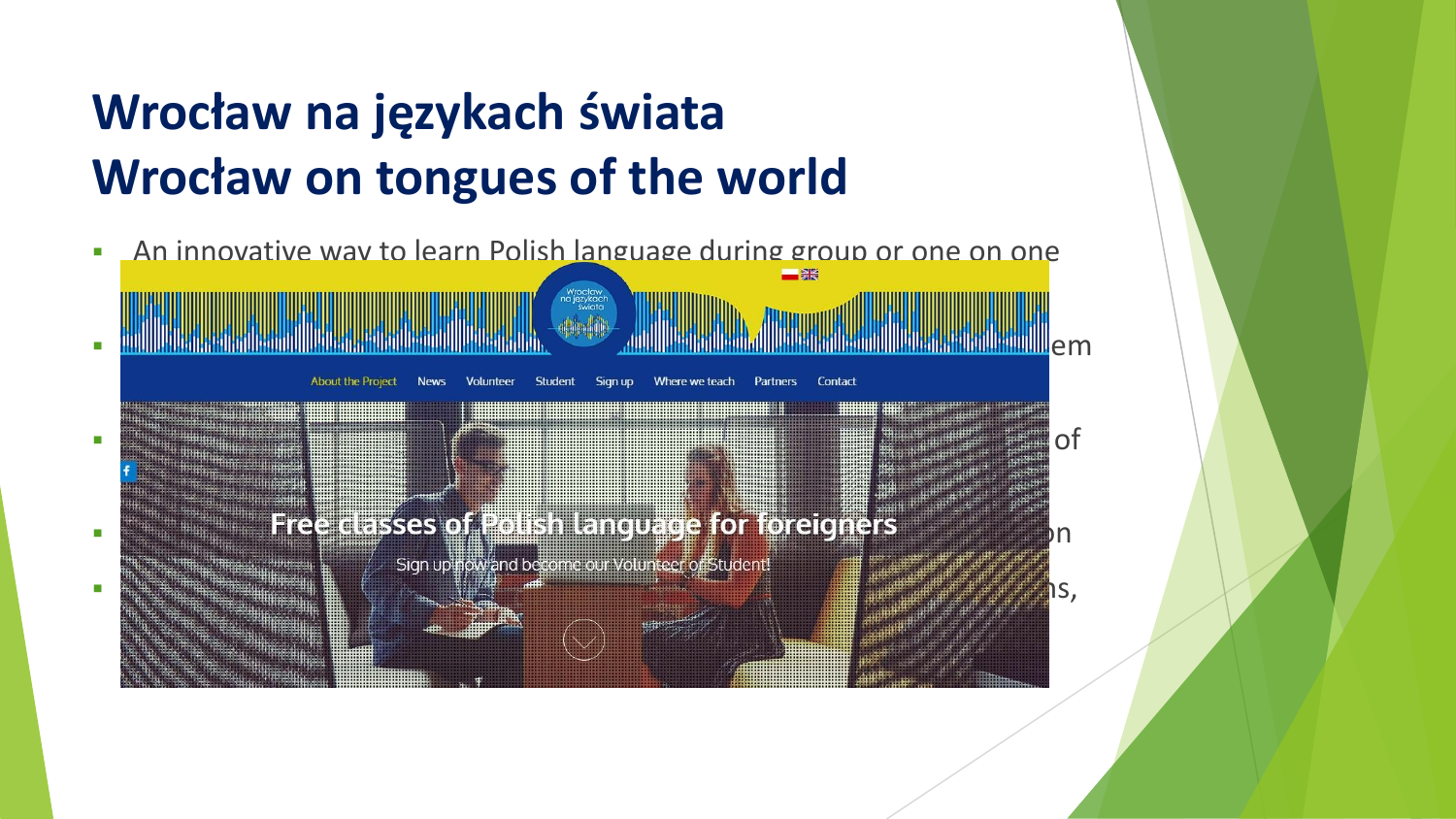### **Multicultural Wrocław**

- **•** The main aim of the project is to promote intercultural dialogue, common understanding despite differences and build social capital of the city
- Multicultural trainings, workshops, debates, exhibitions
- Various actors public institutions, organizations or business